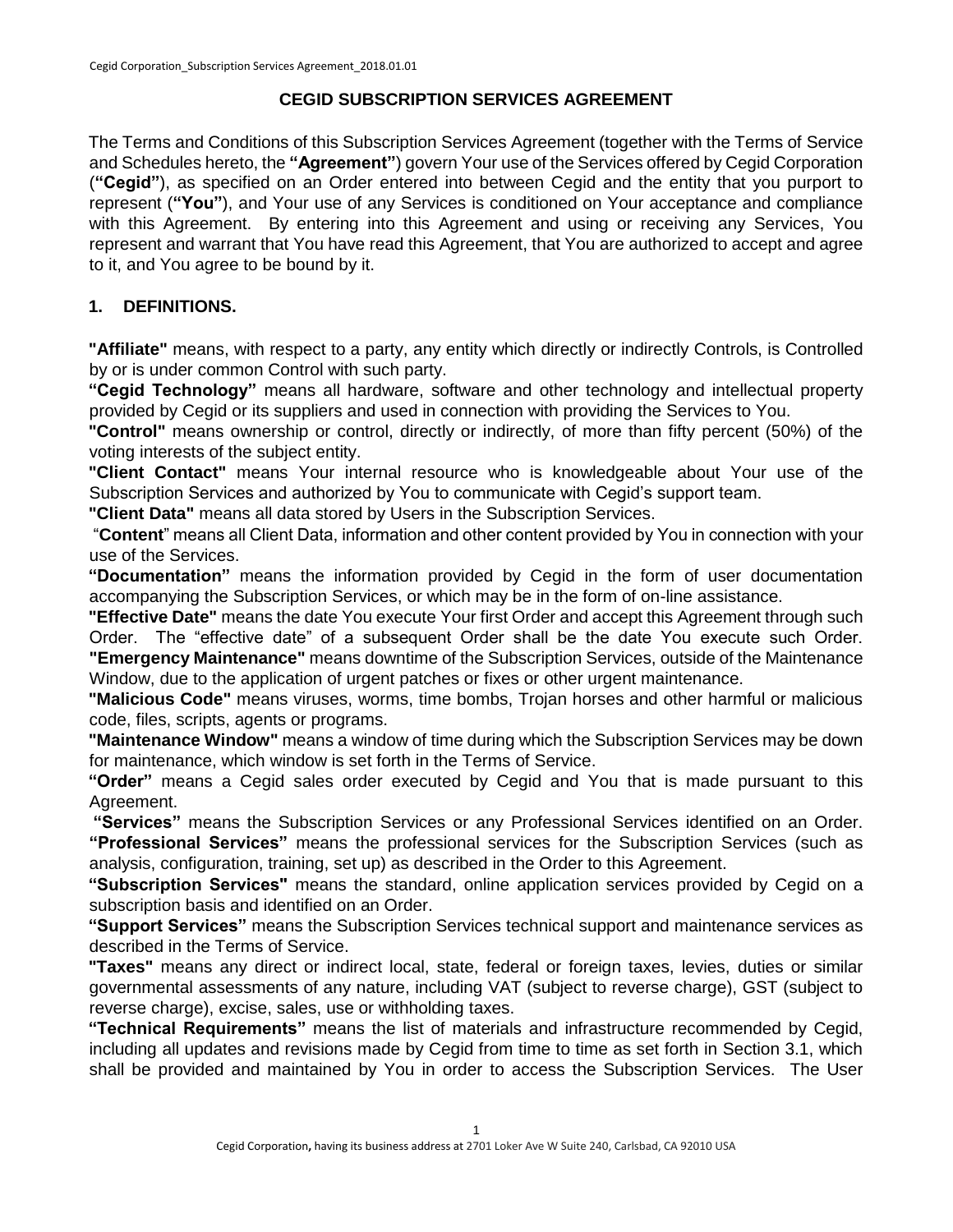Workstations shall conform to the Technical Requirements. The Technical Requirements will be available on Cegid's website [\(http://www.cegid.us](http://www.cegid.us/) [o](http://www.cegid.us/)r such other URL as specified by Cegid).

**"Terms of Service"** means the document describing the specific conditions for the Subscription Services and Support Services, including all updates and revisions made by Cegid from time to time as set forth in Section 3.1.

**"Users"** means named (by password or other user identification) individuals that are permitted to use the Subscription Services or for whom a profile or other record is created, processed and/or maintained using the Subscription Services. Users may only be Your employees, and Users may only use the Services in connection with Your products or services.

**"User Workstations"** means the computer equipment installed at Your sites allowing You to access the Subscription Services.

**"Work Product"** means all work product developed or created by Cegid during the course of providing support, training or configuration services to You. Work Product does not include any Client Data, Client Confidential Information or the Subscription Services. For clarity, some services may be performed under a statement of work, which statement of work will be governed by the terms and conditions of this Agreement.

# **2. DELIVERY OF SUBSCRIPTION SERVICES.**

- **2.1** Subscription Services. Cegid will provide You the Subscription Services set forth on each Order, and hereby grants You the right to use the Subscription Services in accordance with the terms and conditions of this Agreement.
- 2.2 Privacy and Security. Cegid is committed to protecting the personal information that Cegid receives from You. As further described in the Terms of Service, Cegid will employ commercially reasonable measures to protect Your information against unauthorized access, accidental loss or damage and unauthorized destruction.
- **2.3** Professional Services. Cegid may provide related Services under the terms of this Agreement, as agreed to in writing by the parties and specified on one or more separately executed Orders made subject to this Agreement. Any deliverables provided by Cegid in connection with such Services shall only be used in connection with Your authorized use of the Subscription Services. Unless otherwise expressly agreed in writing by the parties, such Services shall be provided on a time and materials basis at the daily rates specified in the Order.
- **2.4** Suspension of Services. Cegid may suspend Services without liability if: (a) Cegid reasonably believes the Services are being used in violation of this Agreement; (b) You don't cooperate with our reasonable investigation of any suspected violation of this Agreement; (c) there is an attack on Your Subscription Services or Your Subscription Services are accessed or manipulated by a third party without Your consent; (d) Cegid is required by law, or a regulatory or government body to suspend your Services; or (e) there is another event for which we reasonably believe that the suspension of Services is necessary to protect Cegid's or its supplier's network or other customers. Cegid will use commercially reasonable efforts to give you advance notice of a suspension under this Section of at least eight (8) business hours unless we determine in our reasonable commercial judgment that a suspension on shorter or contemporaneous notice is necessary to protect us or our suppliers or customers from imminent and significant operational, legal, or security risk.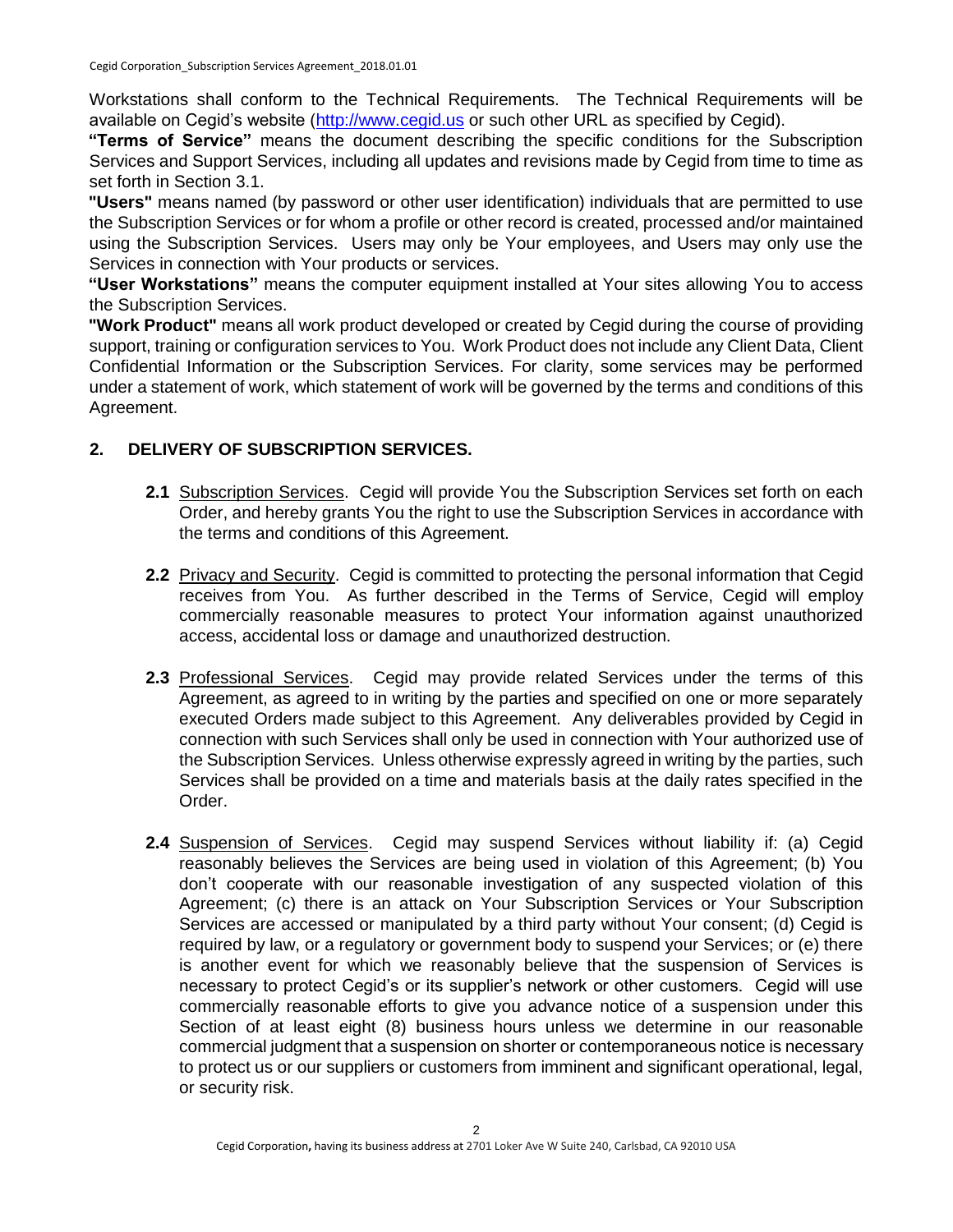## **3. USE OF SUBSCRIPTION SERVICE RESTRICTIONS.**

- **3.1** Acknowledgement. You acknowledge and agree that You have read the terms of this Agreement and that You have received, read and accepted the Terms of Service and Technical Requirements. You acknowledge Cegid may update, amend and modify the Terms of Service and/or Technical Requirements from time to time.
- **3.2** Your Obligations. You are responsible for all activities conducted under Your User logins and for Your Users' compliance with this Agreement. You shall be responsible for the content of all Client Data. You and Your Users shall use the Subscription Service solely for Your internal business purposes, in compliance with applicable law, and shall not: (a) resell, sublicense, lease, time-share or otherwise make the Subscription Service available to any third party; (b) send through or store infringing or unlawful material in the Subscription Service; (c) send through or store Malicious Code in the Subscription Service; (d) attempt to gain unauthorized access to, or disrupt the integrity or performance of, the Subscription Service or the data contained therein; (e) modify, copy or create derivative works based on the Subscription Service; (f) reverse engineer the Subscription Service; (g) access the Subscription Service for the purpose of building a competitive product or service or copying its features or user interface; (h) use the Subscription Service, or permit it to be used, for purposes of product evaluation, benchmarking or other comparative analysis intended for publication without Cegid's prior written consent; or (i) permit access to the Subscription Service by a direct competitor of Cegid.
- **3.3** Cooperation. You shall actively and regularly cooperate with Cegid in Cegid's performance of the Services. You shall provide Cegid with all information necessary for Cegid to perform Professional Services and notify Cegid about all difficulties of which You know or should know regarding Your domain of activity, and as the Professional Services are performed. You shall ensure Users are sufficiently competent, qualified and trained.
- **3.4** Security. You are responsible for: (a) setting up all useful processes and measures to protect Your materials, software packages, software, passwords, and to protect Yourself and Your systems against any virus and intrusions; (b) complying with the Technical Requirements, as may be updated from time to time; (c) providing Internet access to the Subscription Service and all other telecommunications support, including linking of Your remote network, wide area network infrastructure and local area network to the Subscription Service; and (d) errors committed by Your personnel during the use of the Subscription Service or procedures that allow You to connect to the Subscription Service and to perform processing using the Subscription Service.
- **3.5** Malicious Code. You shall employ all commercially reasonable measures to ensure that all communications with or to the Subscription Service, including Client Data uploaded by Users, shall be free of Malicious Code and all software, systems, or hardware used by You in connection with its use of the Subscription Service shall be free of Malicious Code. Cegid shall employ commercially reasonable measures to ensure the Subscription Service will not contain or transmit to You any Malicious Code (except for Malicious Code that may be uploaded by Users).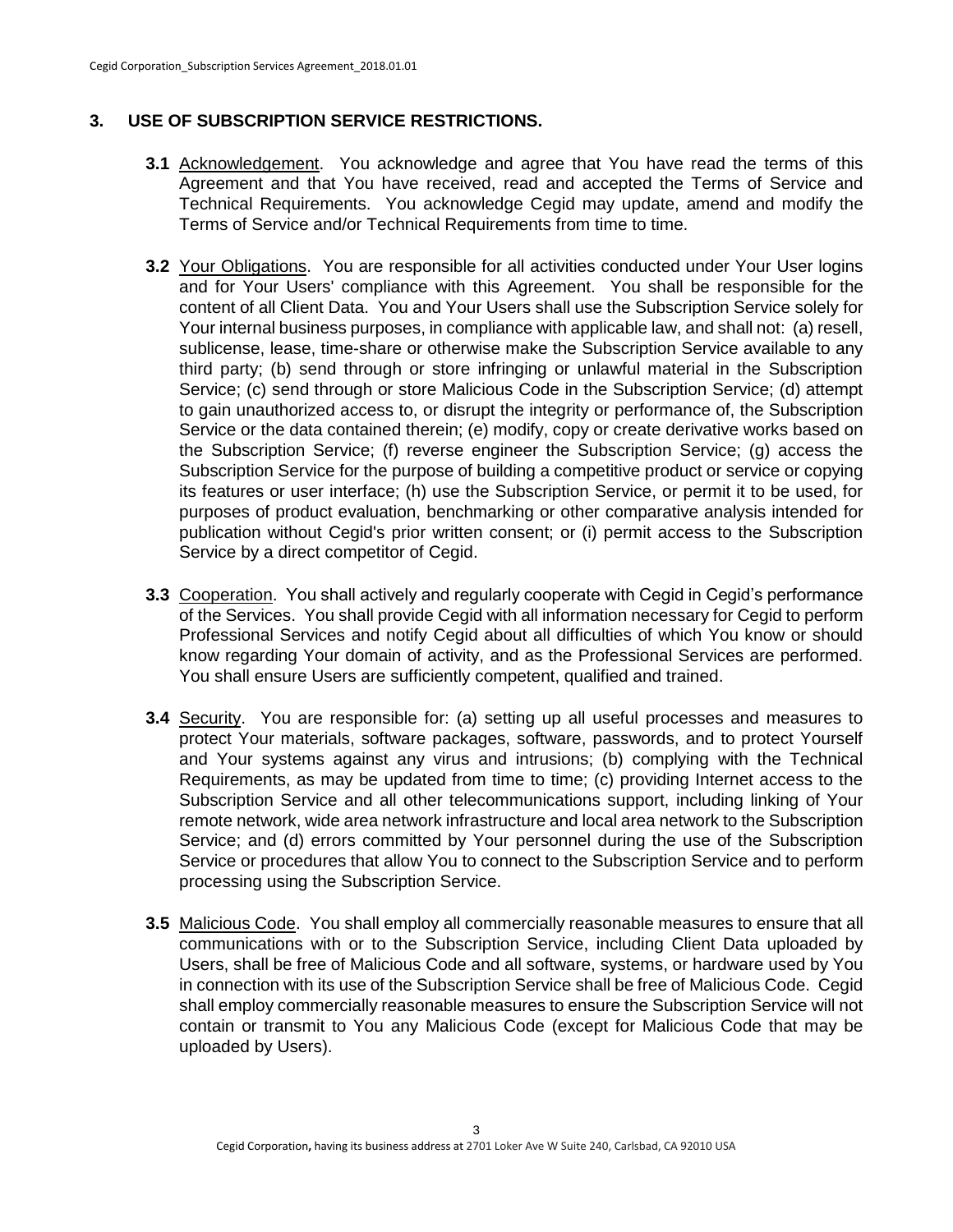- **3.6** Third Party Products and Services. In addition to the terms of this Agreement, Your use of any third party products and services provided in connection with the Services, including any Microsoft software, is governed by, and You shall comply with, the applicable third party license terms that appear on Cegid's website [\(http://www.cegid.us](http://www.cegid.us/) or such other URL as specified by Cegid), as may be updated by Cegid from time to time, and any other use restrictions on your use of a third party product or service as may appear in your Order (collectively, "Third Party Terms").
- **4. INTELLECTUAL PROPERTY.** Except for the rights expressly granted herein: (i) this Agreement does not grant to Cegid any rights in Your Content, and all right, title and interest in and to Content will remain solely with You; and (ii) this Agreement does not grant You any rights in any Cegid Technology, or any other Services delivered to You by Cegid under this Agreement or any Order, and all right, title and interest in and to Cegid Technology and the Services will remain solely with Cegid. Cegid and You each agree not to derive, or attempt to derive, directly or indirectly, source code or other trade secrets from the other party, except and only to the extent expressly permitted by, and in accordance with, applicable law. You hereby grant to Cegid the right to use the Content, solely as reasonably necessary to provide the Services. If You provide Cegid with any suggestions, enhancement requests, recommendations or other feedback regarding the Services, You also grant to Cegid a perpetual, irrevocable, worldwide, royalty-free, fully paid up, transferable and sublicensable license to use and to incorporate Your feedback into the Services.

# **5. COUNTRY PACKAGE**

- **5.1** Yourcegid Retail Y2 is an international product, for which You have subscribed to Services. For a number of countries, Cegid offers a Localized version of the Cegid product Yourcegid Retail Y2.
- **5.2** " Localization ": refers, for a number of countries, to a set of functionalities of Cegid product Yourcegid Retail Y2, developed by Cegid at its sole discretion, in order to take into consideration local specificities as described in the last version of the Country Package Book available and downloadable on Cegidlife as may amended from time to time by Cegid. The verb "Localize" and its variants should be used and interpreted in view of this definition.
- **5.3** You must have acquired the "Country Package" modules corresponding to the selected countries to benefit from the Localized version of the Cegid product Yourcegid Retail Y2.
- **5.4** The maintenance of the Localized version of the Cegid product Package Yourcegid Retail Y2 includes (i) the provision of the changes made to the Localization, unilaterally decided by Cegid and (ii) the correction of possible anomalies of the Localization with regards to its Country Package Book, to the exclusion of any installation or/and integration services which remain under Your sole responsibility.

### **6. TERM, FEES, PAYMENTS, & TAXES.**

**6.1** Term. The initial subscription term for the Subscription Services will be specified on an Order (the "Initial Term'). The Subscription Services will renew automatically for additional renewal subscription terms ("Extended Term"), each of successive twelve-month periods, unless You notify Cegid in writing at least ninety (90) days prior to the end of the thencurrent subscription term that You elect to discontinue such Subscription Services.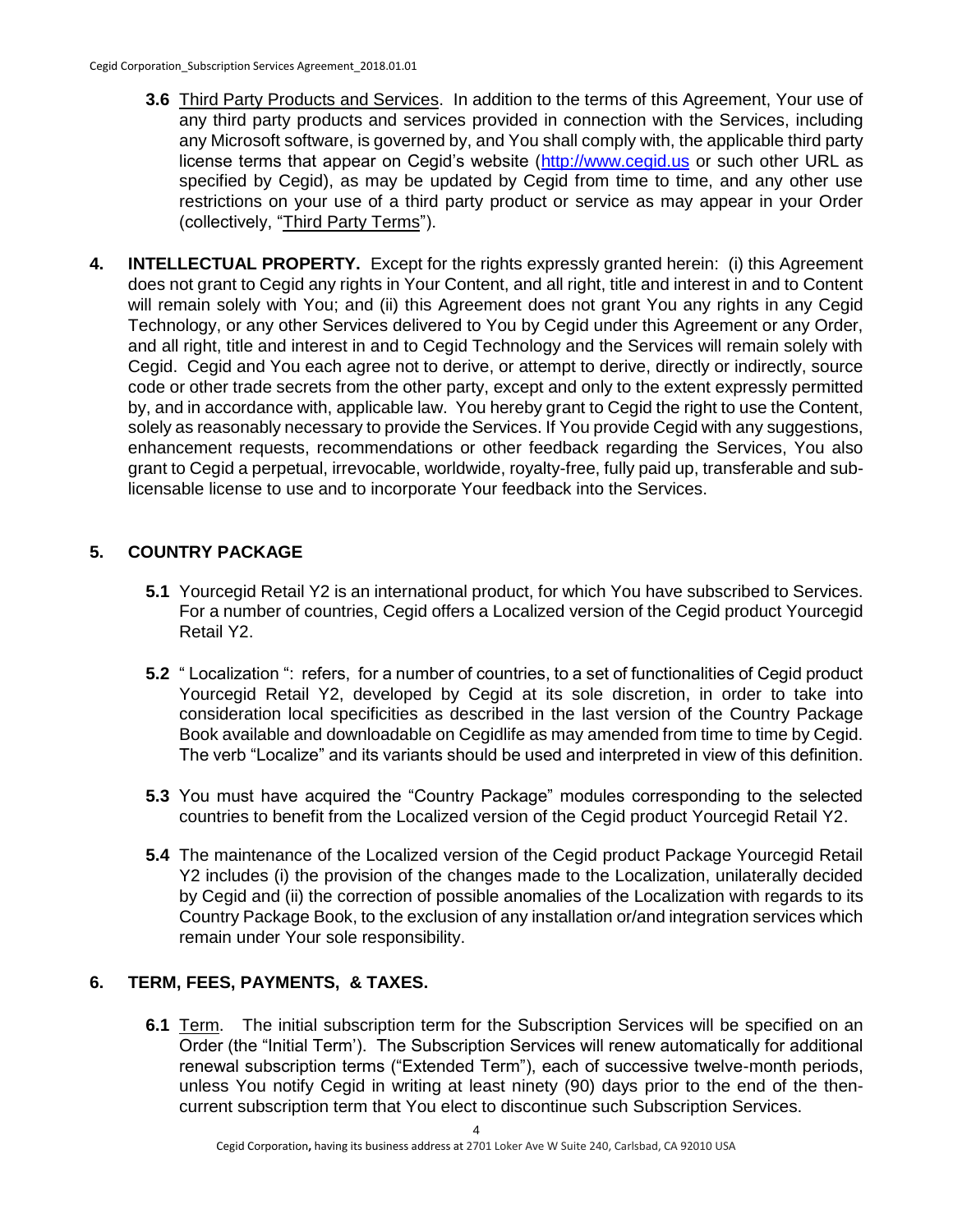- **6.2** Fees. You will pay Cegid the fees and charges set forth on the Orders. If Cegid provides Professional Services to You, the Professional Services shall be provided by Cegid pursuant to a statement of work, which if applicable, shall be fully incorporated herein by reference. Cegid reserves the right to invoice any day of Professional Services ordered but not consumed by You within twelve (12) months from the date of signature of the relevant Order if the Professional Services are delayed by reason of circumstances for which You are responsible. Additional Users and other items procured during a term will co-terminate with and be prorated through the then current end date. Fees for the Services on all subsequent Order forms and renewals shall be set at then current Cegid pricing, unless otherwise agreed to by the parties. All purchases of User subscriptions for the Subscription Service are non-cancelable and all fees are non-refundable.
- **6.3** Price Increases. Cegid reserves the right to increase the Subscription Service fees once per calendar year provided that each annual increase will be limited to six (6) % during the Initial Term only. In the event that You refuse the increase in the fees billed during an Extended Term, You shall be entitled to cancel/terminate the Subscription Service in question by written notice sent by registered post, received within 45 (forty-five) days following the date of the invoice containing the new fees. Provision of the Subscription Service shall remain in vigor, with the fee conditions found in the previous invoice, until the end of the 5th (fifth) month following the month during which the invoice in question was issued.
- **6.4** Invoicing. Except as otherwise specified in the Terms of Service Cegid shall invoice Subscription Services fees (a) monthly in advance if the Subscription Service is provided in the form of a subscription, or (b) monthly in arrears if the Subscription Service is provided in the form of consumptions; beginning on the date of provision of the access code for the Subscription Services to You. Cegid shall invoice Professional Services fees when they are performed on a monthly basis.
- **6.5** Payments. All amounts are due within thirty (30) days of Your receipt of the applicable invoice (excluding amounts under reasonable and good faith dispute), by direct debit for Subscription Services fees. If any amounts are withheld by You, You shall, within fifteen (15) days from receipt of invoice ("Dispute Period"), provide Cegid a reasonably detailed written explanation of the nature of the dispute, which explanation shall set forth the dollar amounts withheld and the reasons for withholding such amounts. If You don't dispute the applicable invoice during the Dispute Period, any such dispute shall be deemed waived. For clarity, You remain obligated to pay Cegid for all portions of the applicable invoice that are not under reasonable and good faith dispute. Overdue amounts are subject to interest at one and a half percent (1.5%) per month, or the maximum rate permitted by law, whichever is lower, and may result in suspension of Your ability to access the Subscription Service until payment is made. You shall reimburse Cegid for all reasonable, actual costs (including reasonable attorneys' fees) incurred by Cegid in the collection of overdue amounts.
- **6.6** Taxes. You will reimburse Cegid for all sales, use, excise, and property taxes, value-added tax (VAT), goods and services tax (GST), or other taxes, levies, duties, or withholdings Cegid is required to collect or remit to applicable tax authorities (except for any taxes based on Cegid's net income). If You are required by any applicable law to deduct or withhold amounts otherwise payable to Cegid hereunder, You will pay the required amount to the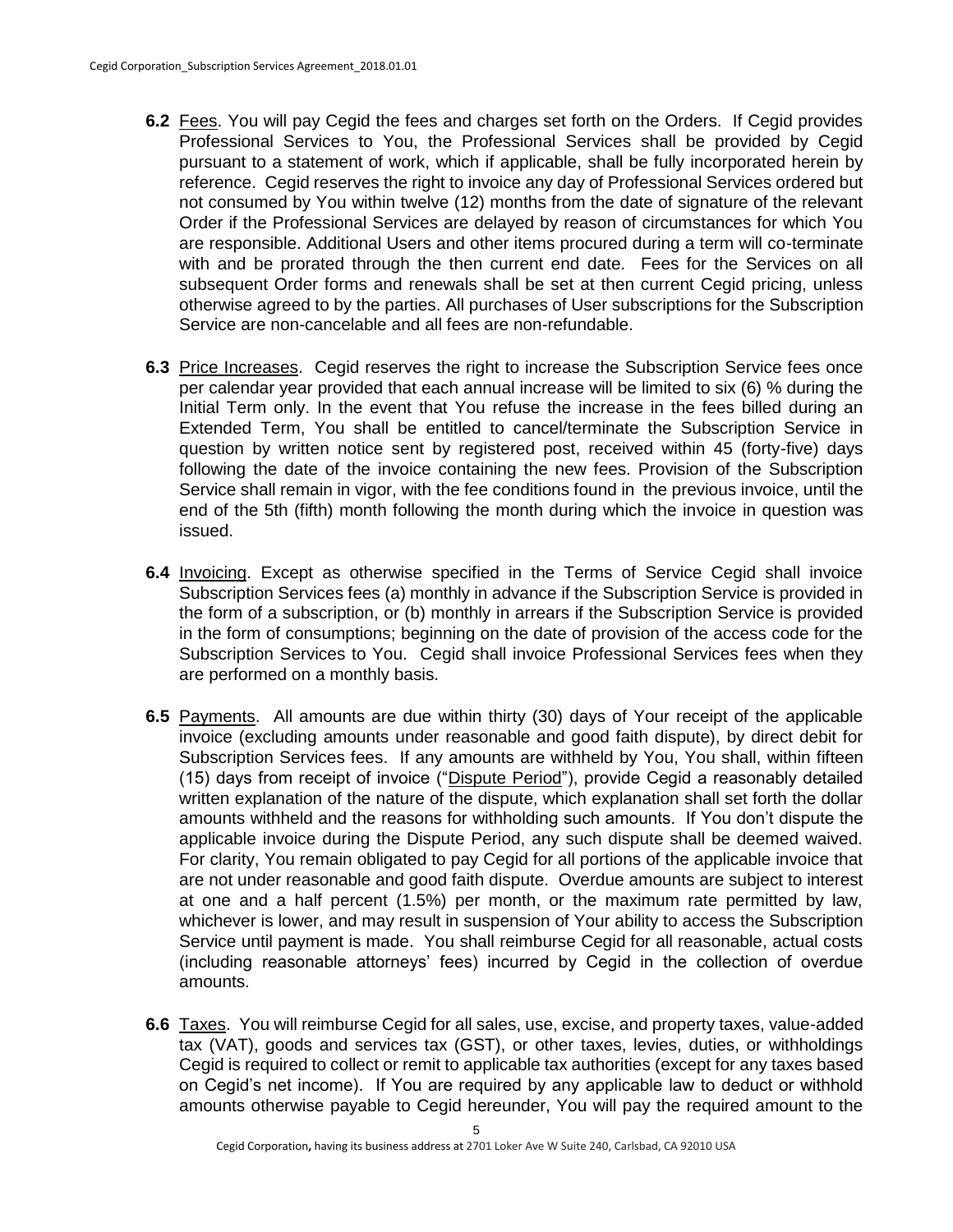relevant governmental authority, provide Cegid with an official receipt or certified copy or other documentation acceptable to Cegid evidencing the payment, and pay to Cegid, in addition to the payment to which Cegid is otherwise entitled under this Agreement, such additional amount as is necessary to ensure that the net amount actually received by Cegid free and clear of all taxes equals the full amount Cegid would have received had no such deduction or withholding been required.

**6.7** Reimbursable Expenses. You shall reimburse Cegid for all reasonable, pre-approved (by You in writing) and appropriately documented travel and related expenses incurred by Cegid in performing support, training or configuration services for You.

## **7. CEGID REPRESENTATIONS WARRANTIES**

- **7.1** Cegid Representations and Warranties. Cegid represents and warrants that (a) it has the legal right and authority to enter into this Agreement and perform its obligations hereunder, (b) the performance of its obligations and delivery of the Services to You will not violate any applicable laws or regulations, or cause a breach of any of Cegid's agreements with any third parties; (c) the Subscription Services will conform in all material respects with Cegid's standard end user documentation for such Subscription Services; and (d) Cegid will make commercially reasonable efforts to prevent the transmission of any virus, worm, Trojan horse, time bomb, or other malicious or harmful code by the Subscription Services. In the event of a breach of the warranties set forth in this Section 7.1, Your sole and exclusive remedy will be that Cegid shall, upon receipt of written notice of breach, make diligent efforts to modify the Services to be compliant with the warranties set forth in this Section 7.1, and if Cegid does not do so within a reasonable period of time, You will be entitled to terminate this Agreement by providing thirty (30) days written notice to Cegid.
- **7.2** DISCLAIMER. EXCEPT AS EXPRESSLY PROVIDED IN THIS SECTION 7, NEITHER PARTY MAKES ANY WARRANTIES OF ANY KIND, WHETHER IMPLIED, STATUTORY OR OTHERWISE, INCLUDING ANY WARRANTIES OF NON-INFRINGEMENT, MERCHANTABILITY, FITNESS FOR A PARTICULAR PURPOSE, SATISFACTION OF YOUR REQUIREMENTS, TITLE, AND ANY WARRANTY ARISING OUT OF A COURSE OF PERFORMANCE, DEALING OR TRADE USAGE. CEGID DOES NOT WARRANT THAT THE SERVICES WILL MEET ALL OF THE REQUIREMENTS OF YOU OR TO PERFORM PARTICULAR TASKS THAT MOTIVATED YOU TO PROCURE THE SERVICES. CEGID MAKES NO REPRESENTATION OR WARRANTY WITH REGARD TO ANY THIRD PARTY PRODUCT OR SERVICE. EXCEPT AS EXPRESSLY PROVIDED IN THIS SECTION 6. ALL SERVICES ARE PROVIDED "AS IS", "WHERE IS" AND "AS AVAILABLE". CEGID DOES NOT WARRANT THAT THE SUBSCRIPTION SERVICE WILL BE UNINTERRUPTED OR ERROR FREE OR COMPLETELY SECURE.

**7.3** LIMITATION OF LIABILITY. CEGID WILL HAVE NO LIABILITY FOR YOUR USE OF CLIENT DATA OR REPORTS MADE AVAILABLE THROUGH THE SUBSCRIPTION SERVICE OR FOR CEGID'S USE OF CLIENT DATA OR OTHER INFORMATION PROVIDED BY YOU OR YOUR USERS IN CONNECTION WITH THE SERVICE. YOU FURTHER ACKNOWLEDGE AND AGREE THAT CEGID HAS NO OBLIGATION TO REVIEW, APPROVE, EDIT, OR OTHERWISE CONFIRM THE ACCURACY OR VALIDITY OF ANY CLIENT DATA. CEGID ASSUMES NO LIABILITY WITH RESPECT TO THE ACCURACY OR VALIDITY OF ANY CLIENT DATA OR ANY OTHER DATA PROVIDED BY YOU OR YOUR USERS IN CONNECTION WITH THE SERVICES. CEGID HEREBY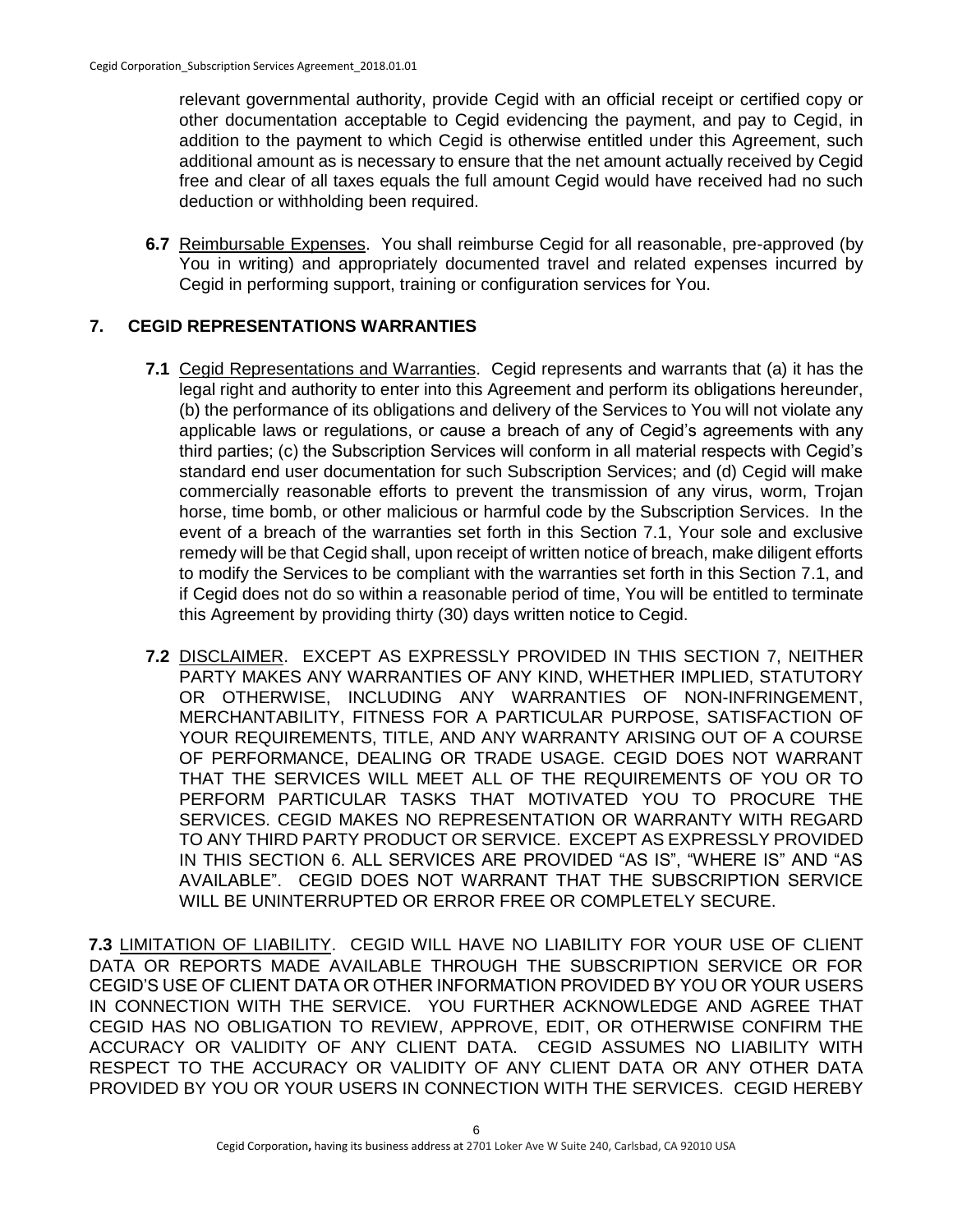DISCLAIMS, AND WILL NOT BE LIABLE FOR, ANY LOSS OF, UNAUTHORIZED ACCESS TO OR USE OF, OR DISCLOSURE OF CLIENT DATA THAT IS NOT DUE TO A BREACH OF ANY PROVISION OF THIS AGREEMENT BY CEGID.

**7.4** CLIENT DATA. CEGID SHALL NOT BE LIABLE FOR THE NATURE, INFORMATION CONTENT OR CLIENT DATA OR THE OPERATION THAT RESULTS THEREFROM. CEGID SHALL NOT BE LIABLE FOR THE QUALITY AND TRANSMISSION OF THE CLIENT DATA WHEN IT TRANSITS VIA TELECOMMUNICATIONS NETWORKS AND MORE GENERALLY, THE QUALITY AND RELIABILITY OF THE TELECOMMUNICATIONS LINKS BETWEEN THE CLIENT WORKSTATIONS AND THE SUBSCRIPTION SERVICE. You are responsible for understanding the regulatory requirements applicable to Your business and for using the Subscription Services in a manner that complies with the applicable requirements.

**7.5** You have sole responsibility, and Cegid disclaims responsibility, for compliance with laws and industry standards relating to the privacy and security of financial and personally identifiable data of Your customers such as the Payment Card Industry Data Security Standard (PCI-DSS) and the Europay, MasterCard and Visa ("EMV") requirements.

## **8. YOUR OBLIGATIONS**

- **8.1** Your Representations and Warranties. You represent and warrant that (a) You have the legal right and authority, and will continue to own or maintain the legal right and authority, during the term of this Agreement, to place and use any Content as contemplated under this Agreement; and (b) Your performance of Your obligations and all use of the Services by You and Your Users, will not violate any applicable laws, regulations, or the prohibitions in Sections 6.2 and 6.4, or cause a breach of any of Your agreements with any third parties or unreasonably interfere with other Cegid customers' use of Cegid services.
- **8.2** Compliance with Laws and Regulations. You agree (a) to use the Services only for lawful purposes and in accordance with this Agreement; (b) to comply with all then-current export and import laws and regulations of the United States and such other governments as are applicable to any software, application services or Cegid Technology that You may receive from Cegid; and (c) not to, directly or indirectly, export, re-export, or transship such software, application services or Cegid Technology, or related information media, or products in violation of any applicable laws and regulations.
- **8.3** Content. You acknowledge that You are responsible for all Content, and that Cegid exercises no control whatsoever over the content of the information passing through Your site(s), and that it is Your sole responsibility to ensure that the information that You and Your Users transmit and receive complies with all applicable laws, rules and regulations, including without limitation all legal requirements regarding privacy, security, and the collection, use, transmission and retention of data within or between any jurisdiction(s). For the avoidance of doubt, You have the right to retrieve Your Content following termination of this Agreement, pursuant to the provisions of Section 13.3 (a)).
- **8.4** Restricted Use. Except as expressly permitted on an Order, You may not sell, rent or lease the Services provided hereunder to others, in any way whatsoever, including without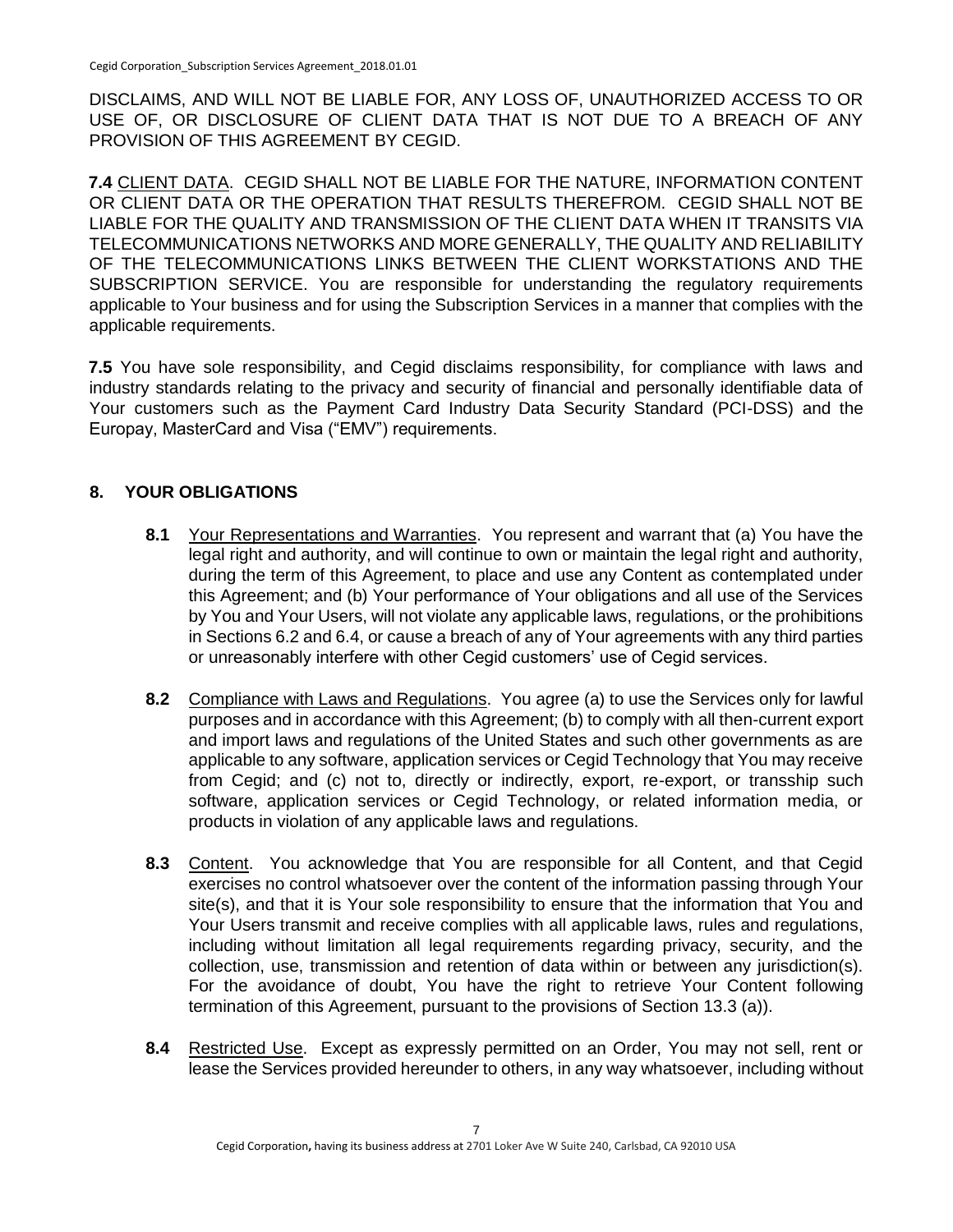limitation, using the Services for the purpose of operating a service bureau or application service provider, or other revenue generating activities.

## **9. CONFIDENTIALITY.**

- 9.1 Confidential Information. As used herein, "Confidential Information" means all confidential and proprietary information of a party ("Disclosing Party") disclosed to the other party ("Receiving Party"), whether orally or in writing, that is designated or identified as confidential or that reasonably should be understood to be confidential given the nature of the information and the circumstances surrounding the disclosure, including, but not limited to, the terms and conditions of this Agreement (including pricing and other terms reflected in Orders hereunder), the Client Data, the Services, business and marketing plans, technology and technical information, product designs, trade secrets and business processes. Confidential Information (except for Client Data) shall not include any information that: (a) is or becomes generally known to the public without breach of any obligation owed to Disclosing Party; (b) was known to Receiving Party prior to its disclosure by Disclosing Party without restriction on use or disclosure; (c) was independently developed by Receiving Party without breach of any obligation owed to Disclosing Party; or (d) is rightfully received from a third party without restriction on use or disclosure.
- **9.2** Non-Disclosure. Receiving Party shall not use or disclose any Confidential Information of Disclosing Party other than to exercise its rights and/or perform its obligations under this Agreement, except with Disclosing Party's prior written consent or as otherwise required by law or legal process. Notwithstanding the foregoing, each party may disclose the Confidential Information of the other party to its employees, consultants, subcontractors, Affiliates or other agents who have a bona fide need to know such Confidential Information; provided, that each such employee, consultant, subcontractor, Affiliate or agent is bound by confidentiality obligations at least as protective as those set forth herein. Receiving Party shall protect the confidentiality of Disclosing Party's Confidential Information in the same manner that it protects the confidentiality of its own confidential information of like kind (but in no event using less than reasonable care). Receiving Party shall promptly notify Disclosing Party if it becomes aware of any actual or reasonably suspected breach of confidentiality of Disclosing Party's Confidential Information.
- **9.3** Compelled Disclosure. If Receiving Party is compelled by law or legal process to disclose Confidential Information of Disclosing Party, it shall provide Disclosing Party with prompt prior notice of such compelled disclosure (to the extent legally permitted) and reasonable assistance, at Disclosing Party's expense, if Disclosing Party wishes to contest the disclosure.
- **9.4** Remedies. If Receiving Party discloses (or threatens to disclose) any Confidential Information of Disclosing Party in breach of this Section 9, Disclosing Party shall have the right, in addition to any other remedies available to it, to seek injunctive relief to enjoin such acts, it being acknowledged by the parties that any other available remedies may be inadequate.
- **9.5** Effect of Termination. Upon any termination of this Agreement, the Receiving Party shall continue to maintain the confidentiality of the Disclosing Party's Confidential Information for three (3) years and, upon request, return to the Disclosing Party or destroy (at the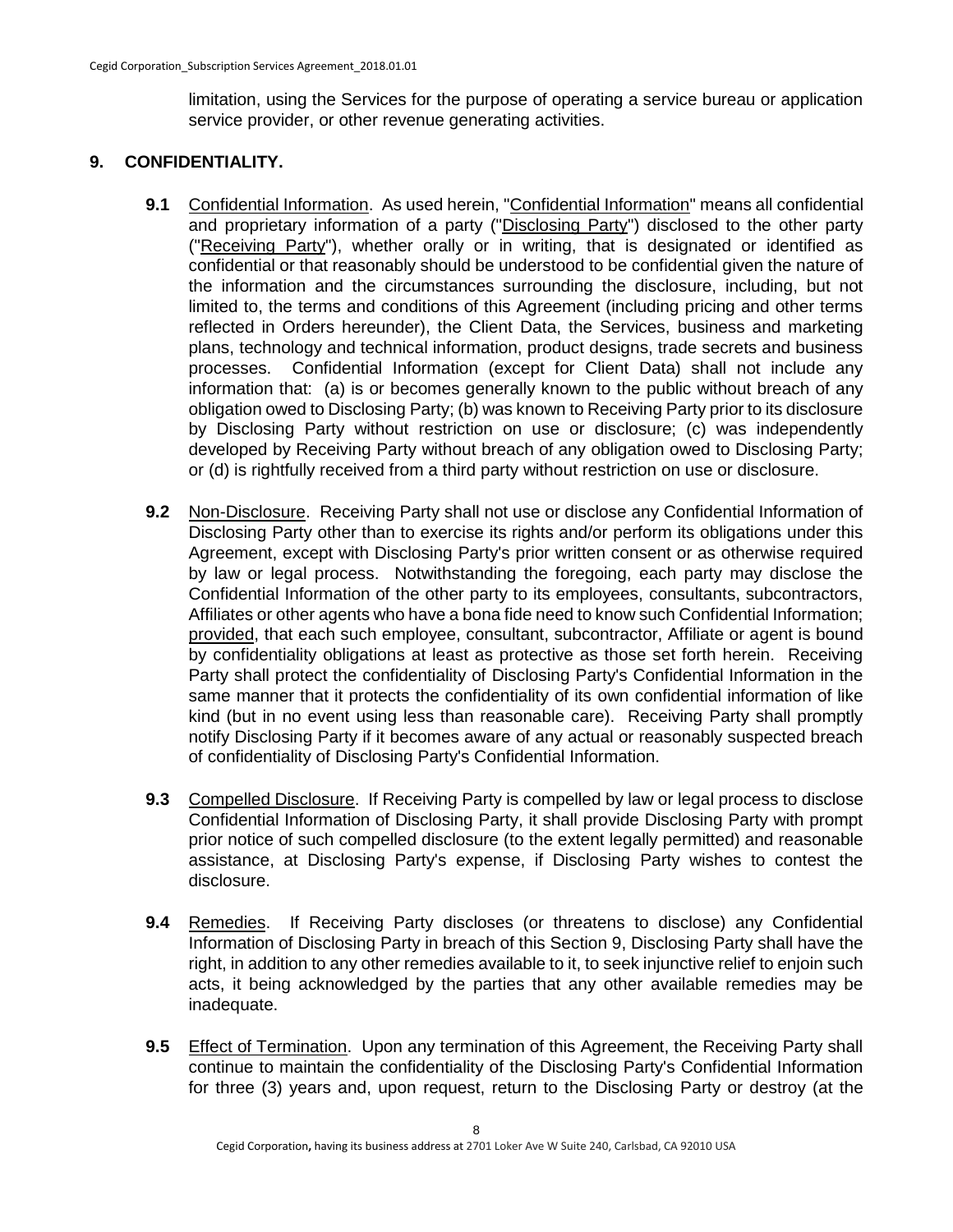Disclosing Party's election) all materials containing such Confidential Information, provided that Your final export of Client Data shall be conducted in accordance with Section 13.3. Notwithstanding the foregoing, to the extent Cegid retains any Client Data, it shall be maintained as confidential in accordance with the terms of this Section 9, in perpetuity.

**9.6** Residuals. Cegid shall be free to utilize the know-how gained or other intellectual property that it created during the performance of this Agreement and to perform similar services for other customers.

#### **10. INDEMNIFICATION BY CEGID.**

- **10.1** Indemnity. Cegid shall defend, indemnify and hold You harmless against any claims, demands, suits or proceedings ("Claims") made or brought against You by a third party alleging that the use of the Subscription Services as contemplated hereunder infringes any United States patents, copyrights, trademarks or trade secrets of such third party; provided, that You (a) promptly give written notice of the Claim to Cegid; (b) give Cegid control of the defense and settlement of the Claim (provided that You may participate in such defense at its own expense and that Cegid may not settle any Claim in a manner that admits liability on behalf of You); and (c) provide to Cegid, at Cegid's expense, reasonable assistance in connection with the defense and settlement of the Claim. Cegid shall pay You any damages finally awarded against You, settlements agreed to in accordance with Section 10.1(a) and reasonable costs and expenses (including reasonable legal fees) directly attributable to such Claim.
- **10.2** Cegid Options. In the event a Claim is made or in Cegid's reasonable opinion is likely to be made against You, Cegid or any of Cegid's suppliers or its or their other customers, Cegid may, at its sole option and expense: (a) procure for You the right to continue using the Subscription Services under the terms of this Agreement; or (b) replace or modify the Subscription Services to be non-infringing without material decrease in functionality. If the foregoing options are not reasonably practicable, Cegid may terminate this Agreement and refund to You all prepaid fees for the remainder of Your subscription term after the date of termination.
- **10.3** Exceptions. Furthermore, Cegid shall have no liability for any Claim under Section 10.1 to the extent such liability is the result of (a) modifications to the Subscription Services by You or Your agents or representatives; (b) the use or combination of the Subscription Services with any other item not provided by Cegid where in the absence of such use or combination, the Subscription Services alone would not have given rise to the Claim; or (c) Your continued use of an infringing version of the Subscription Services when the thencurrent version of the Subscription Services has been modified to be non-infringing and made available to You.
- **10.4** Limitation. This Section 10 represents Cegid's entire obligation and Your exclusive remedy regarding any third party intellectual property claims. Cegid's maximum aggregate liability under this Section 10 shall not exceed an amount that is six (6) times one month's recurring fee under this Agreement for the Services that are the subject of the Claim as of the time of the occurrence of the events giving rise to the claim.

#### **11. INDEMNIFICATION BY YOU.**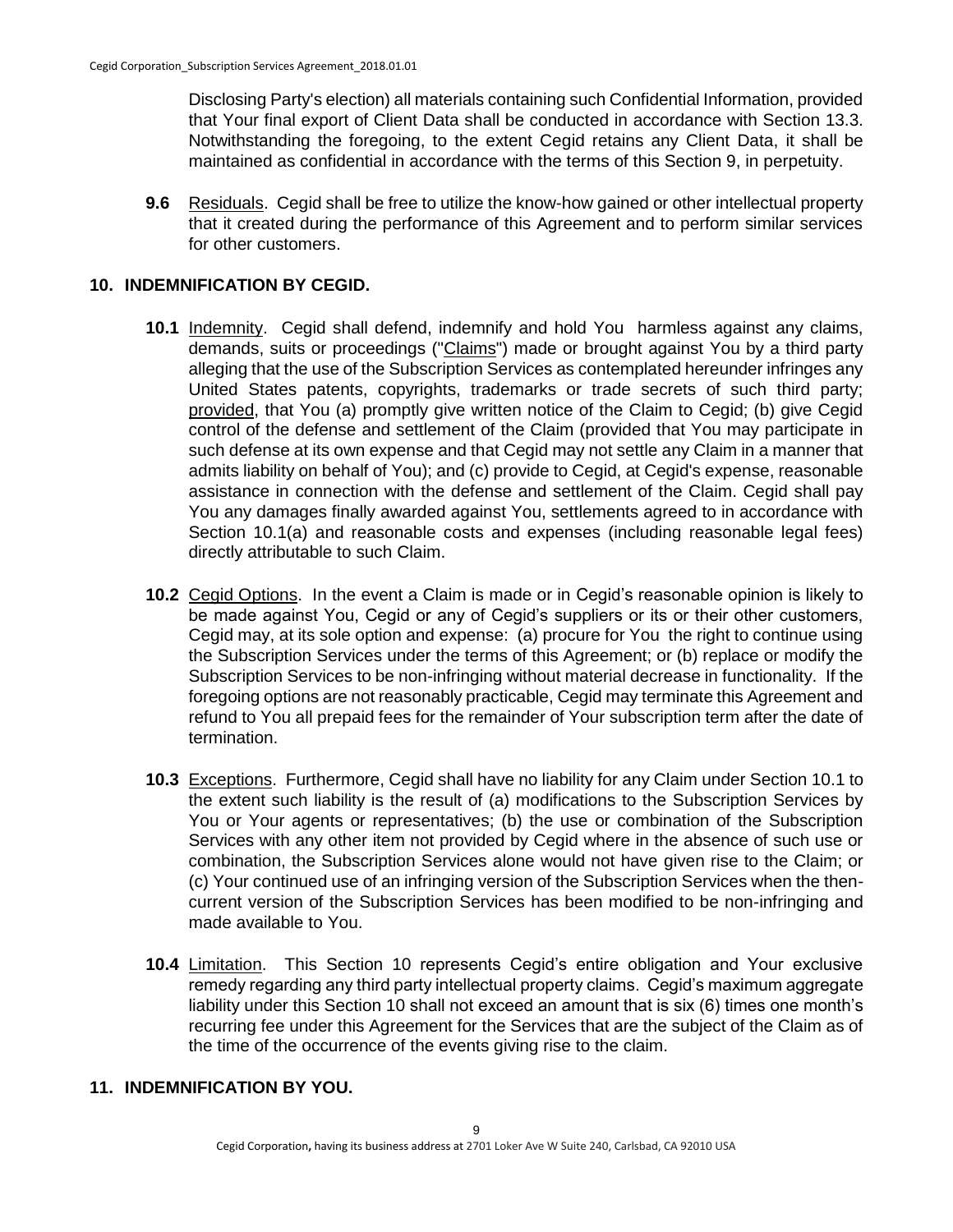You shall defend, indemnify and hold Cegid harmless against any Claims made or brought against Cegid by a third party alleging that (a) the Client Data or Cegid's transmission or hosting thereof infringes or violates the rights of such third party; (b) Your use of the Subscription Services in violation of this Agreement or any applicable Third Party Terms infringes or violates the rights of such third party; or (c) You failed to comply with applicable laws, rules or regulations in Your performance of this Agreement; provided, that Cegid (i) promptly gives written notice of the Claim to You; (ii) gives You control of the defense and settlement of the Claim (provided that Cegid may participate in such defense at its own expense and that You may not settle any Claim in a manner that admits liability on behalf of Cegid); and (c) provides to You, at Your expense, reasonable assistance in connection with the defense and settlement of the Claim. You shall pay Cegid any damages finally awarded against Cegid, settlements agreed to in accordance with Section 11(i) and reasonable costs and expenses (including reasonable legal fees) directly attributable to such Claim.

# **12. LIMITATION OF LIABILITY.**

- **12.1** LIMITATION OF LIABILITY.CEGID SHALL BE LIABLE ONLY FOR DIRECT AND FORESEEABLE DAMAGES RESULTING FROM A BREACH OF ITS OBLIGATIONS UNDER THIS AGREEMENT. IN NO EVENT SHALL CEGID'S TOTAL AGGREGATE LIABILITY ARISING OUT OF THIS AGREEMENT, WHETHER IN CONTRACT, TORT OR UNDER ANY OTHER THEORY OF LIABILITY, EXCEED THE AMOUNTS ACTUALLY PAID AND/OR PAYABLE BY YOU HEREUNDER OVER THE SIX (6) MONTHS PRECEDING THE INCIDENT GIVING RISE TO LIABILITY (OR OVER THE FIRST SIX (6) MONTHS IF SUCH INCIDENT ARISES DURING THE FIRST SIX (6) MONTHS).
- **12.2** CONSEQUENTIAL DAMAGES. IN NO EVENT SHALL EITHER PARTY OR ANY OF ITS AFFILIATES, LICENSORS OR SUPPLIERS HAVE ANY LIABILITY TO THE OTHER FOR ANY LOST PROFITS OR SPECIAL, INCIDENTAL, PUNITIVE, CONSEQUENTIAL OR OTHER INDIRECT DAMAGES HOWEVER CAUSED AND, WHETHER IN CONTRACT, TORT OR UNDER ANY OTHER THEORY OF LIABILITY, WHETHER OR NOT THE PARTY HAS BEEN ADVISED OF THE POSSIBILITY OF SUCH DAMAGES.
- **12.3** EXCEPTIONS. NOTWITHSTANDING THE ABOVE, FOR BREACH OF ANY PROVISION FOR WHICH AN EXPRESS REMEDY OR MEASURE OF DAMAGES IS PROVIDED UNDER THIS AGREEMENT, SUCH EXPRESS REMEDY OR MEASURE OF DAMAGES SHALL BE YOUR SOLE AND EXCLUSIVE REMEDY AND CEGID'S SOLE AND EXCLUSIVE LIABILITY. CEGID'S LIABILITY, AND YOUR RECOURSE, SHALL BE LIMITED AS SET FORTH IN SUCH PROVISION AND ALL OTHER REMEDIES OR DAMAGES AT LAW OR IN EQUITY ARE WAIVED. TO THE EXTENT ANY DAMAGES REQUIRED TO BE PAID UNDER THIS AGREEMENT ARE LIQUIDATED, YOU ACKNOWLEDGE THAT THE DAMAGES ARE DIFFICULT OR IMPOSSIBLE TO DETERMINE, OR OBTAINING AN ADEQUATE REMEDY IS OTHERWISE INCONVENIENT, AND THE DAMAGES CALCULATED THEREUNDER CONSTITUTE A REASONABLE APPROXIMATION OF THE HARM OR LOSS. YOU CONFIRM THAT THE EXPRESS REMEDIES AND MEASURE OF DAMAGES PROVIDED IN THIS AGREEMENT SATISFY THE ESSENTIAL PURPOSES THEREOF.
- **12.4** ACKNOWLEDGEMENT. THE PARTIES ACKNOWLEDGE THAT THE SERVICE PRICE REFLECTS THE SHARING OF RISK RESULTING FROM THIS AGREEMENT, AS WELL AS THE ECONOMIC BALANCE DESIRED BY THE PARTIES, AND THAT THE SERVICE WOULD NOT HAVE BEEN CONTRACTED FOR WITHOUT THESE LIMITATIONS OF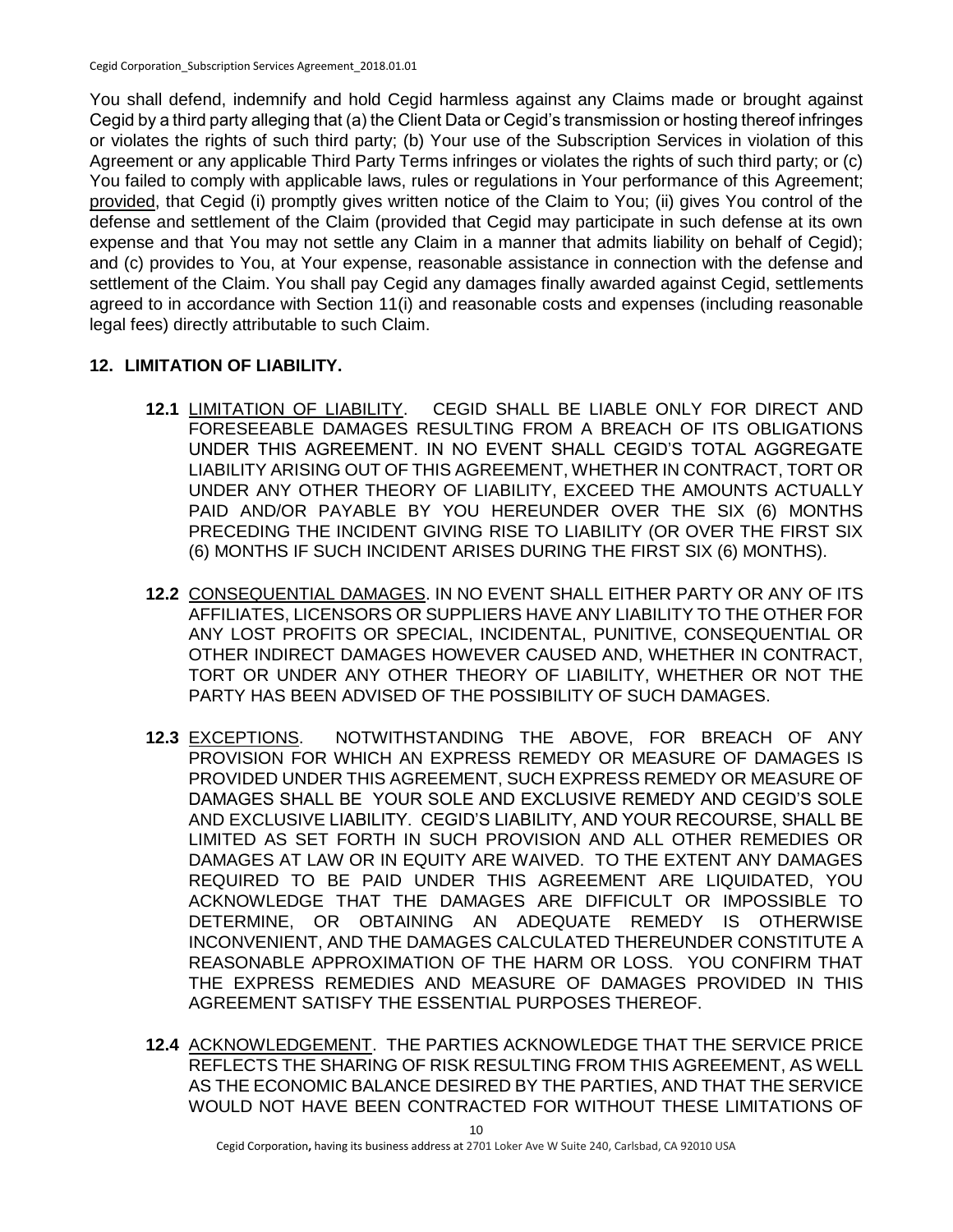LIABILITY. THE LIMITATIONS SET FORTH IN THIS SECTION 12 SHALL APPLY NOTWITHSTANDING THE FAILURE OF THE ESSENTIAL PURPOSE OF ANY LIMITED REMEDY.

#### **13. TERMINATION.**

- **13.1** No Liability for Termination. Neither party will be liable to the other for any termination or expiration of any Services for this Agreement in accordance with its terms.
- **13.2** Termination for Cause. Either party may terminate this Agreement (a) if the other party materially breaches this Agreement and does not cure such breach within thirty (30) days after receipt of written notice of such breach from the non-breaching party or (b) immediately upon written notice if the other party becomes the subject of a bankruptcy, insolvency, receivership, liquidation, assignment for the benefit of creditors or similar proceeding. Cegid may terminate provision of some or all of the Subscription Services or this Agreement if required by any law, rule or regulation or any regulatory or governmental body. You may terminate this Agreement upon thirty (30) days after receipt of written notice if the Subscription Services fail to meet the service levels set forth in the Terms of Service for three (3) consecutive months. Such termination shall be Your sole and exclusive remedy and our exclusive liability for any breach of the Terms of Service.
- **13.3** Effect of Termination. Upon the effective date of termination of this Agreement:

(a) Cegid will immediately cease providing the Services and will provide You with the last backup of Client Data. You shall be responsible for recovering Client Data either by using the software tools provided, or if necessary, by requesting Cegid to transfer the Client Data to digital media on terms and conditions, including the fees for such service, to be mutually agreed;

(b) Any and all of Your payment obligations under this Agreement for the Services provided through the effective date of termination will immediately become due; and

(c) In the event of termination for cause or failure to meet the service levels set forth in the Terms of Service pursuant to Section 13.2, Cegid will refund any subscription fees pre-paid by You, prorated for the remainder of Your subscription term after the effective date of termination.

**13.4** Survival. Any terms and conditions of this Agreement that by their nature extend beyond expiration or termination hereof, shall survive, including, but not limited to, Sections 4-13.

#### **14. MISCELLANEOUS.**

**14.1** Severability; Waiver. No amendment or waiver of any provision of this Agreement shall be effective unless in writing and signed by authorized representatives of the parties hereto. Notwithstanding any language to the contrary therein, no terms stated in a purchase order or in any other order document (other than a purchase order, statement of work or other mutually executed order document expressly incorporated herein) shall be incorporated into this Agreement, and all such terms shall be void. No failure or delay in exercising any right hereunder shall constitute a waiver of such right. Except as otherwise provided, remedies provided herein are in addition to, and not exclusive of, any other remedies of a party at law or in equity. If any provision of this Agreement is held by a court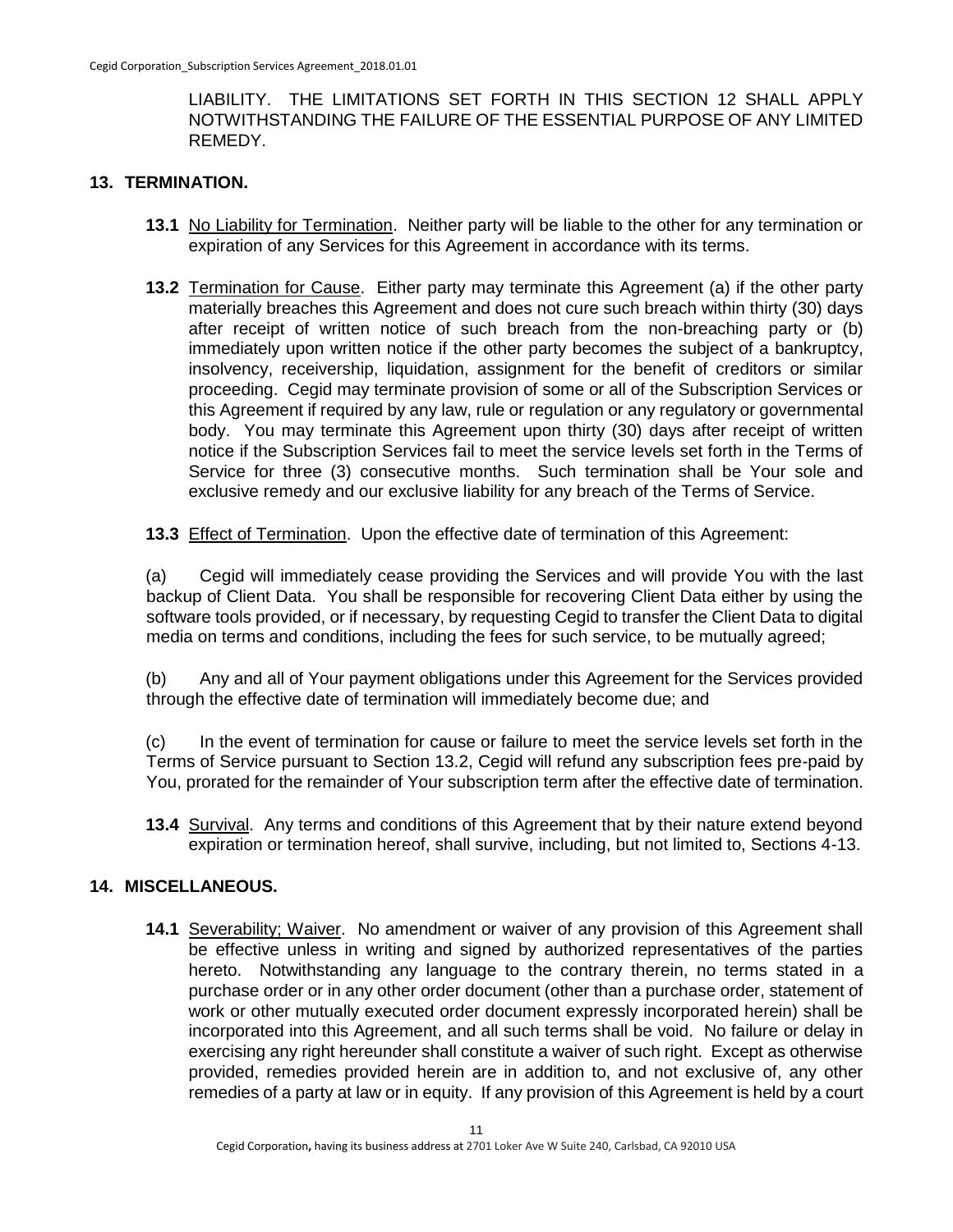of competent jurisdiction to be contrary to law, the provision shall be modified and interpreted so as best to accomplish the objectives of the original provision to the fullest extent permitted by law, and the remaining provisions shall remain in full force and effect.

- **14.2** Policies and Entitlements. The policies and provisions to the Services, as referenced in this Agreement, are available at [www.cegid.us](http://www.cegid.us/) or such other URL as specified by Cegid.
- **14.3** Publicity. The pricing terms have been agreed, taking into account the strategic importance of You to Cegid, as well as both parties' desire for a strong collaboration. Consequently, You agree that Cegid as well as its commercial partners are entitled to use Your name and/or trademark and/or logo as a reference in press releases, commercial documents or other such documents, as of the execution of this Agreement. You furthermore agree to:
	- testify and reference Your experiences with Cegid on a mutually agreed upon number of case studies;
	- assist, at the request of Cegid, and subject to Your availability, with "seminars/testimonials" in order to better present to third parties Your experience with Cegid in general and with Cegid's solutions, products and services;
	- receive, at the request of Cegid, and subject to Your availability, prospective customers wishing to meet Your representatives and demonstrating an interest in Cegid's solutions, product and services within the framework of "reference visits", unless the prospective customer is Your direct competitor. The number of "references" which You agree to make is limited to one (1) telephone reference call per month and four (4) "reference visits" per year; and
	- participate in Cegid's annual user conference entitled "Retail Connections".
- **14.4** Force Majeure. Neither party shall be liable to the other for any delay or failure to perform hereunder (excluding payment obligations) due to circumstances beyond such party's reasonable control, including acts of God, acts of government, flood, fire, earthquakes, war, riot, insurrection, epidemic, civil unrest, acts of terror, strikes or other labor problems (excluding those involving such party's employees), internet or other service disruptions involving hardware, software or power systems not within such party's possession or reasonable control, any disruption, suspension or failure of any third party hardware, software or services, and denial of service attacks or other events of a magnitude or type for which precautions are not generally taken in the industry ("Force Majeure Event").
- **14.5** Assignment. You may not assign any of Your rights or obligations hereunder, whether by operation of law or otherwise, without the prior written consent of Cegid (not to be unreasonably withheld). A change of control shall be deemed an assignment under this Agreement. Cegid may assign its obligations, liabilities and benefits hereunder freely. In case of assignment by Cegid, the assignee shall be substituted for Cegid as of the assignment date. You expressly acknowledge that the assignee shall become Your counterparty and agree to release Cegid from all obligations and liabilities hereunder. Any attempted assignment in breach of this Section 14.5 shall be void. This Agreement shall bind and inure to the benefit of the parties, their respective successors and permitted assigns.